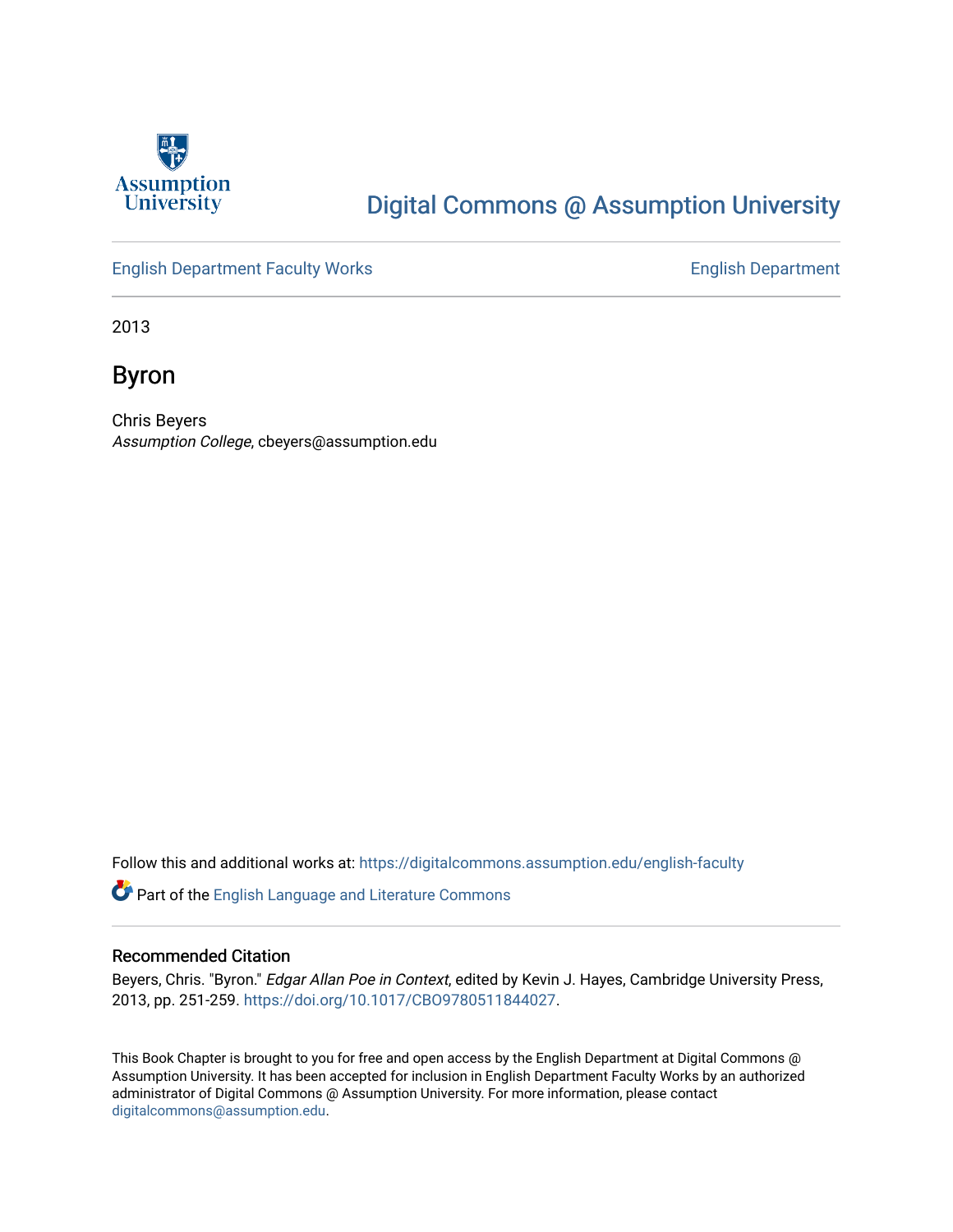### **CHAPTER 2 5**

## *Byron Chris Beyers*

When Thomas Holley Chivers asked Edgar Allan Poe to identify "the present Pantheon of English poets," Poe named Alfred, Lord Tennyson as the greatest living poet, disparaging the English Romantic poets Chivers revered and adding that most of the corpus of George Gordon, Lord Byron (among others) is not really poetic. This assertion may seem odd considering the obvious influence the British poet exerted on Poe's works. Poe openly admitted using Byronic materials for a few works, and many references in his letters and essays demonstrate a more than passing knowledge of Byron's works. Poe used lines from Byron to exemplify excellence in both "The Rationale of Verse" and "The Poetic Principle," and the standard edition of Poe's verse lists some sixty quotations, allusions, adaptations of, and parallels to Byron.<sup>1</sup> That Poe should know Byron's poems well is not surprising, since in Poe's life, Byron was the most read, richest (at least most people assumed so), and most famous poet alive. In Poe's time, by one estimate, Byron outsold all other authors five to one.<sup>2</sup> Poe's borrowings have often been taken to indicate a mental or moral defect. Time and again, critics assert that Poe wanted to be Byron.

Nineteenth-century Poe biographer George Woodberry, among others, censured poems "affected by the artificiality and turgidity, the false sentiment, the low motive, and the sensational accessories of the Byronic model." More sympathetically, Charles Baudelaire claimed Poe was "a Byron wandering in an evil world." Such claims are still common. Kenneth Silverman suggests, "Byron offered Edgar a perspective from which to evaluate his own life and legitimized his experiences as authentic for a young poet to have." And Burton Pollin claims Poe was obsessed with the British poet and felt at times that he was "an avatar of Byron."<sup>3</sup>

Some find Byronic influence only in Poe's early works because they take Poe at his word when he told John Allan in 1829, "I have long given up *Byron* as a model."4 Yet Poe says this as he is begging for \$100 from a guardian who shared Woodberry's low estimation of the British poet;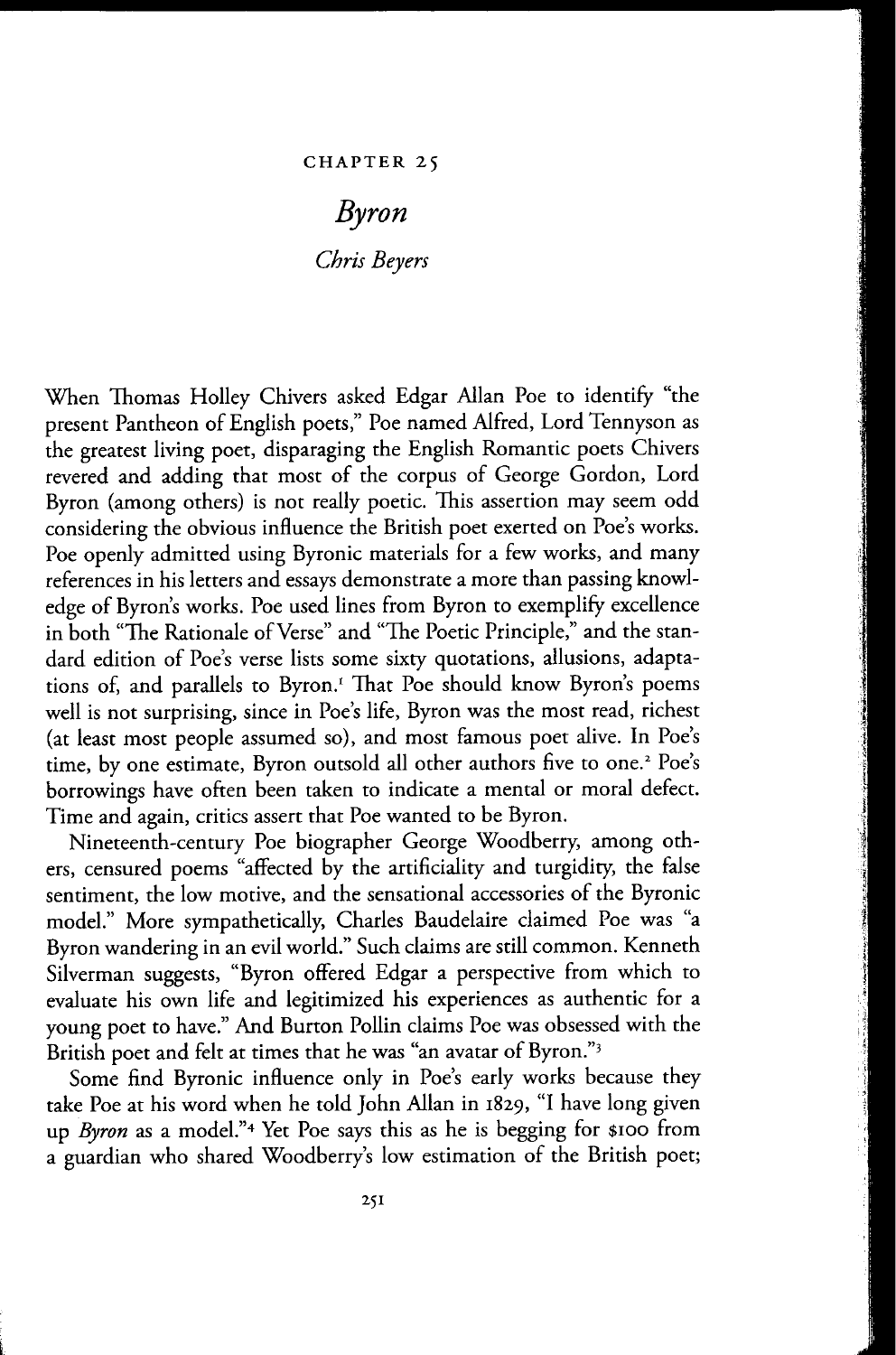moreover, many of Poe's references to Byron come after 1829. Still, the claim that Poe was trying to turn himself into Byron Redux is based on evidence more often repeated than scrutinized. Some, for example, point to a supposed portrait of Poe by British artist Thomas Sully, in which Poe is posed in a Byronic way – overlooking the fact that  $i$ ) the portrait was probably never painted, and 2) the anecdote that mentions the painting also indicates the pose was Sully's idea, not Poe's. Likewise, Poe's great athletic feat, swimming six miles against the current in the James River, presumably emulated Byron's famous swim from Sestos to Abydos. But the connection was suggested by others, not Poe, who scoffed at the comparison, saying that Byron's swim was "nothing" compared to his feat.<sup>5</sup> It seems Poe's contemporaries were at least as active in trying to liken the two poets as Poe was to model himself on Byron. Indeed, the autobiographical note Poe wrote for Rufus Griswold, in which he falsely claimed that he had tried to join the Greek fight for independence (as Byron had earlier), is more likely an attempt to mock those who would make him into Byron than it is a case of self-fashioning. If Poe did envy Byron, perhaps it was for the latter's seemingly endless access to credit.

医腹膜炎 医血管

Instead of the unconscious result of identity formation, Poe's use of Byronic materials appears to be a very conscious and far-reaching intellectual reaction to Romantic ideas and motifs. For instance, Poe dismisses Byron in his conversation with Chivers because he saw British Romantic poetry as a record of overflowing emotion - rather than what Wordsworth claimed, an overflow recollected in tranquility (and with a philosophic mind). "You are mistaken in supposing that passion is the primum mobile of the true Poet," Poe tells Chivers, "for it is just the reverse. A pure Poem proper is one that is wholly destitute of a particle of passion." He goes on to say that a true poem "is a rhythmical creation of Beauty wholly destitute of every-thing, but that which constitutes purity, namely etheriality." Rather shocked, Chivers remarks that, if this were true, then two-thirds of Shakespeare's works would be "good for nothing." Poe rejoins, "Certainly it is good for nothing. Nothing is good for any thing except that which contains within itself the essence of its own vitality." He adds, "Otherwise it is mortal and ought to die." 6

Poe here proposes the organic theory of poetry (and artistic production in general) most famously articulated by Samuel Taylor Coleridge, in which the work of art grows naturally out of itself and not according to a preconceived form. Some have taken this to mean that the true poem is the inevitable emanation of the poet's true self, yet Poe insists the poem is an integral aesthetic object growing as a seed grows in the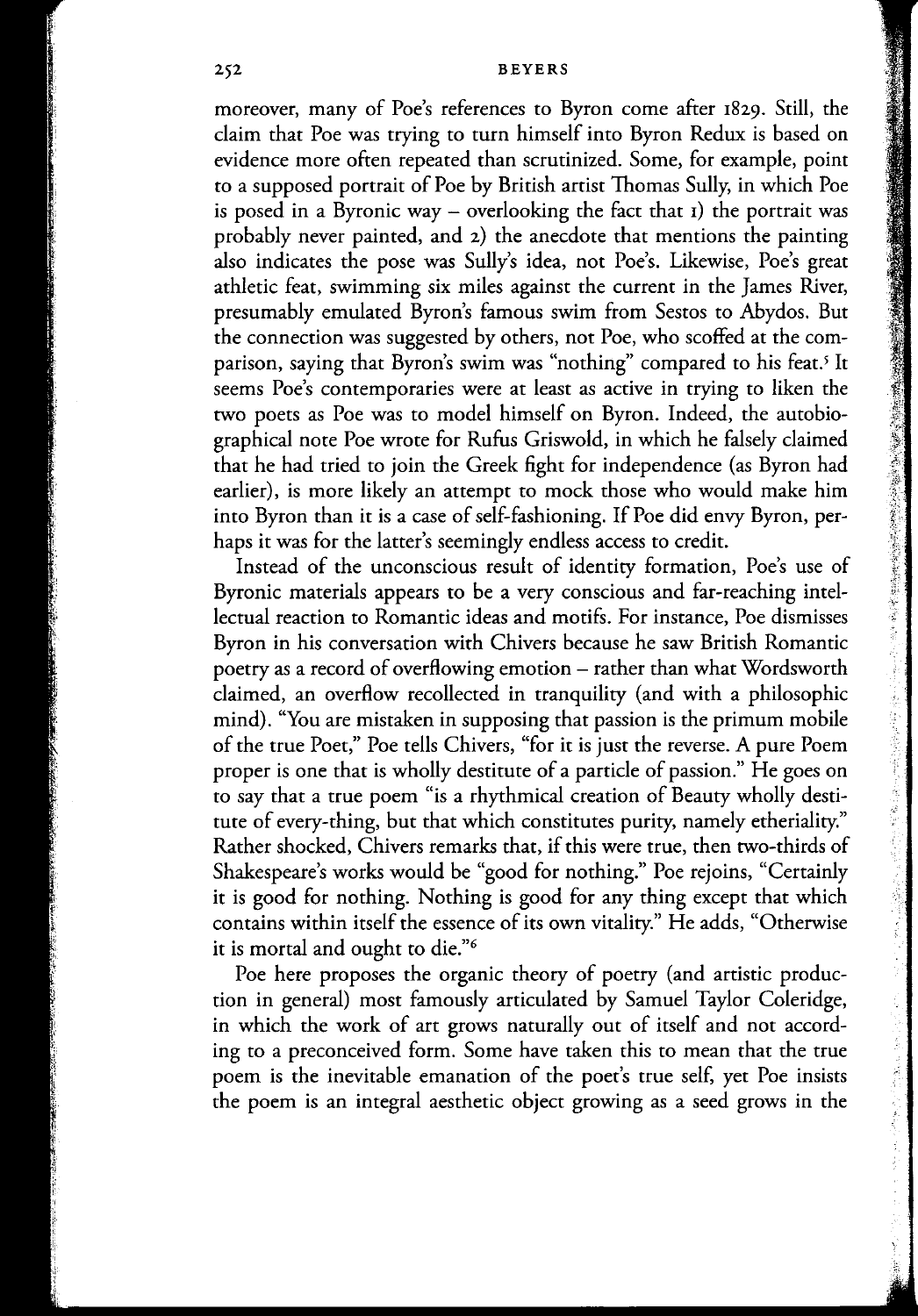### *Byron* 253

ground: it is tended by the poet, perhaps, but it finds material and form entirely from within itself. For this reason, most of "Byron, Wordsworth, Coleridge, Montgomery, Southey" are not really poetry at all, and would benefit from severe pruning. Indeed, this attitude makes Poe impatient of all narrative poetry, since, he tells James Russell Lowell in a letter, it is too often interlarded with "connecting links of a narration."7 For Poe, opera is all about arias.

Further, Poe's theory of organic unity insists that work should be short enough, as he says in "Philosophy of Composition," to be "read in one sitting." When a reader puts down the book, inevitably "the affairs of the world interfere, and every thing like totality is at once destroyed."<sup>8</sup> Poe's theory of unity is thus ultimately affective, focusing on the reader's experience. Poe assumes that the perception of unity is limited by the human mind, which cannot retain its integrity for very long, a phenomena evident in many of his tales.

Just as Poe's poetic theory partakes of and departs from Romantic theory, so do his works demonstrate a divided reaction to Byron's mystique. This is most evident in the tale "The Assignation," the source of which is Thomas Moore's *Letters and Journals of Lord Byron.* Some of Poe's descriptive passages clearly derive from Moore, and the central love triangle connecting a mysterious English poet, a beautiful young Italian woman named Aphrodite, and her cruel husband, Count Mentoni, are modeled on the triangle of Byron, Countess Guiccioli, and the count. Still, the tale's two outstanding events — the drowning baby and the lovers' deaths tale's two outstanding events – the drowning baby and the lovers' deaths<br>at the end – are not part of the story portrayed in Moore.<sup>9</sup> The two episodes, in fact, demonstrate Poe's recoil from aspects of Byronism.

Poe's story begins with the narrator hearing the "wild, hysterical, and long continued shriek" of a mother, whose baby has fallen into a Venetian canal. The narrator wants to believe the whole thing is a terrible accident, and he tries hard not to be troubled by many details. For example, he points out that the mother was not gazing "downwards upon that grave wherein her brightest hope lay buried" (that is, the canal), but at a building where the Byron character resides. The narrator assures the reader (and himself) that "at such a time as this, the eye, like a shattered mirror, multiplies the images of its sorrow, and sees in innumerable far off places the wo which is close at hand."<sup>10</sup> This rather far-fetched explanation is one of many such rationalizations in the tale, showing that the narrator is a precursor of Lambert Strether: he is the careful observer whose sense of decency keeps him from seeing what is obvious to everyone else. Similarly, after the Byron character bursts out of his residence to save the child,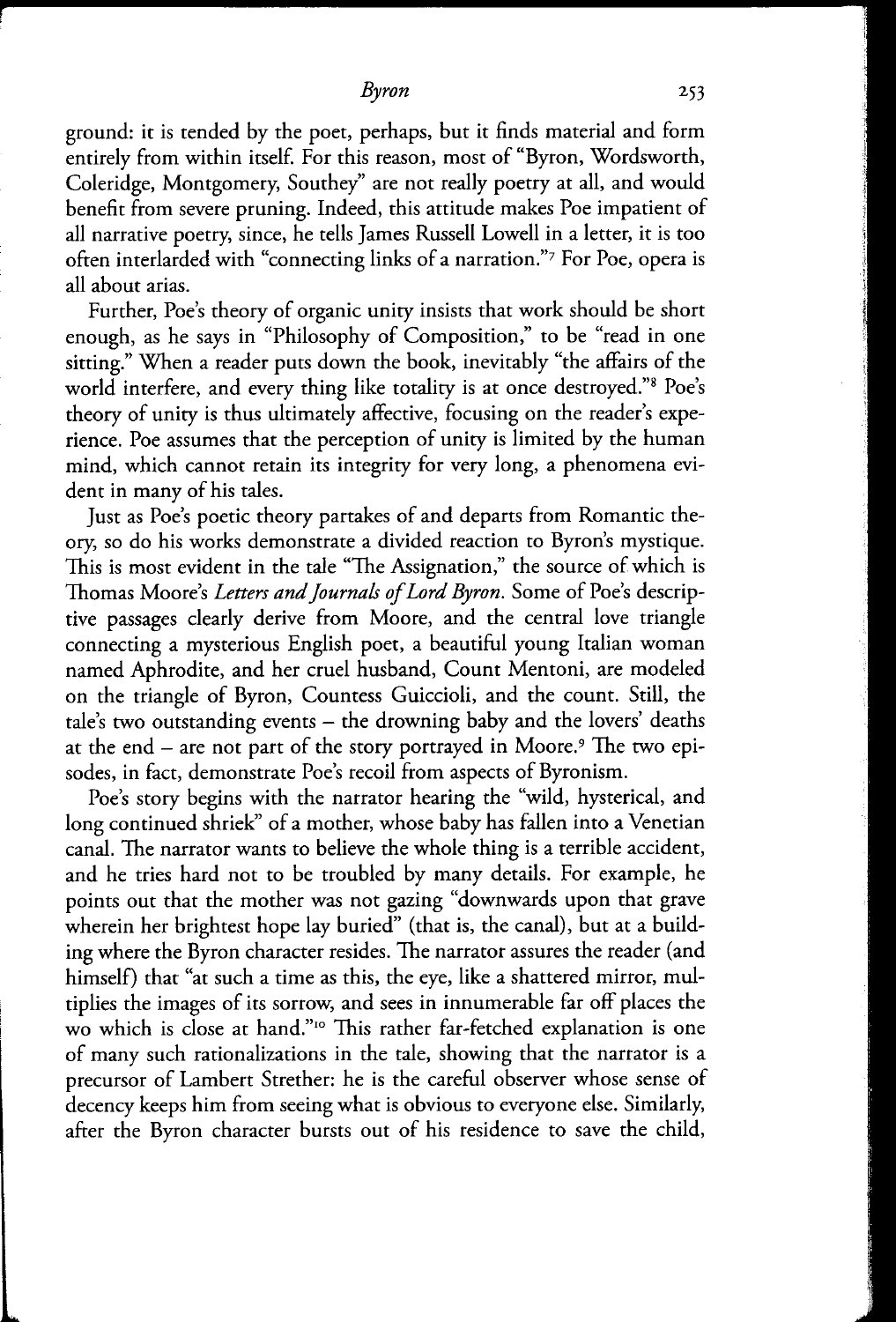the marchesa starts trembling and blushing - "the entire woman thrills through the soul" is how the narrator characterizes it  $-$  and the narrator tries to explain this by suggesting the marchesa is embarrassed about being seen without her shoes and wrap. The narrator does not want to say that she is filled with erotic longing for her lover.

Poe's source for the near drowning incident is revealing. It probably was drawn from another part of Moore's documentary biography of Byron, the story of Margarita Cogni, a married woman who became infatuated with Byron, the kind of person we would call a stalker today. She simply showed up to live in his house, but Byron did not throw her out because of his own "indolence," as well as her "other powers of persuasion," which she exerted with "the usual tact and success of all she-things; high and low, they are all alike for that."11 *Cosi Fan Tutte,* of course, might be said to be Byron's motto as far as most women go.

Eventually, she becomes very jealous and "ungovernable," and Byron tells her she must leave. She reacts by throwing herself in the canal. "That she intended to destroy herself, I do not believe," Byron remarks coolly; the incident only shows that "she had a devilish spirit of some sort within her." He suffers her further presence only enough for her to recover, then kicks her out for good. Byron's lack of real concern for the apparently drowning woman mirrors that of Count Mentoni's similar emotional distance when his child is submerged in the canal — he was "occasionally occupied in thrumming a guitar, and seemed *ennuye* to the very death, as at intervals he gave directions for the recovery of his child."<sup>12</sup>

Reading "The Assignation" alongside the Cogni narrative, the tale takes a very dark turn typical of Poe's critique of Byron. When Margarita Cogni throws herself into the canal, she is trying to say, "I can't live without you." However, when the marchesa cares more about her lover than her child, she is saying, "I will give up everything for you." She is not moved by what the narrator assumes is the most basic impulse for all women the maternal instinct.

One other anecdote in Moore's biography resonated with Poe. In an episode that apparently happened around that time, Byron asks Moore, "Have you any notion  $-$  but I suppose you have  $-$  of what they call the parental feeling? For myself, I have not the least."13 Moore is quick to say that this was an example of Byron "falsifying his own character," pointing to his tender regard for his daughter, Ada, yet Poe likely read this as another attempt by Moore to whitewash the unpleasant aspects of Byron's character. "The Assignation" does indeed pay homage to the tale's romantic (small "r") aspects — the risks the lovers take for each other, the intensity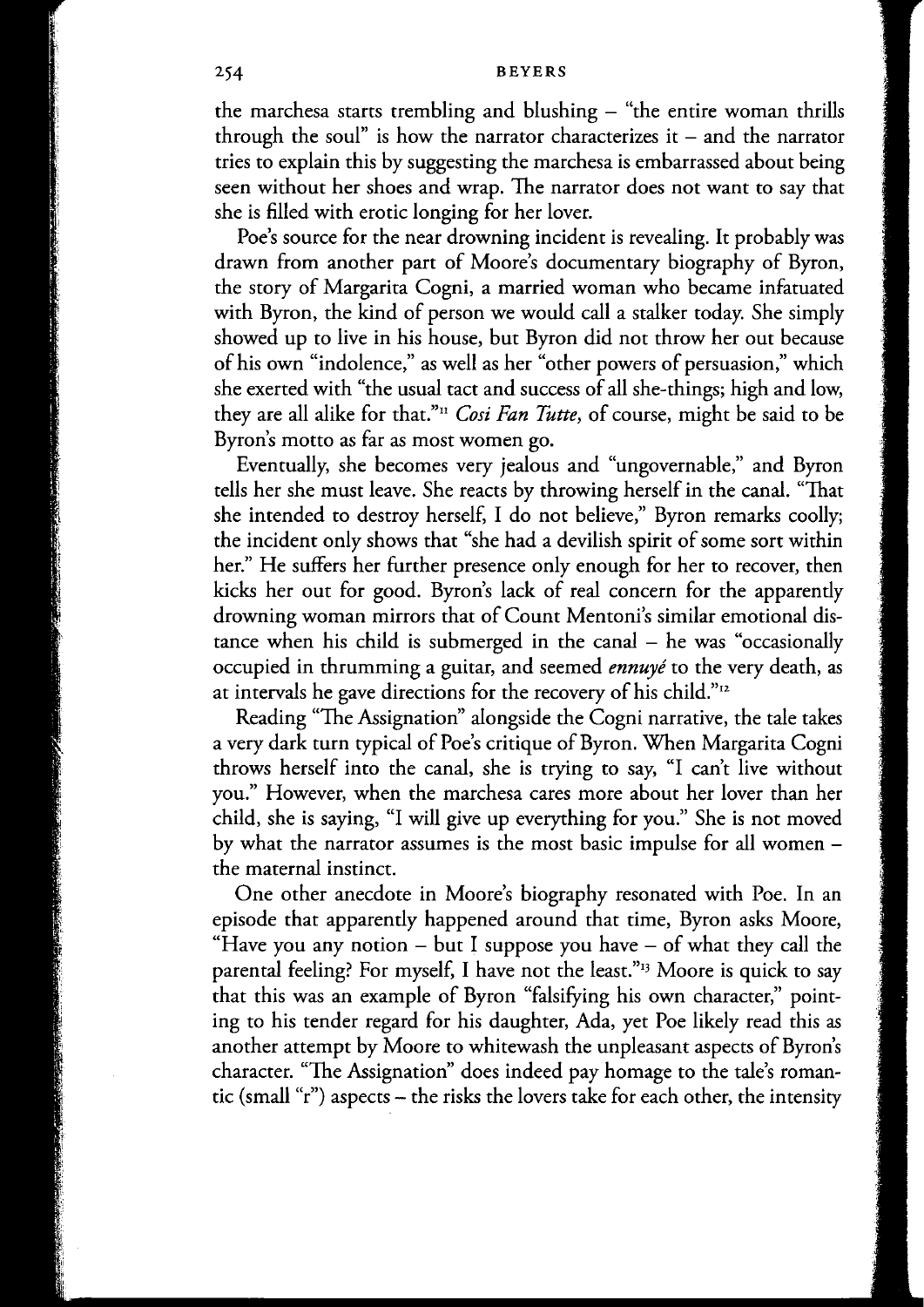of their ardor — but Poe explores aspects of such relationships that Byron and Moore seem to gloss over. Given his own feelings of being abandoned by his guardian, Poe cannot condone the neglect of a child. In the final paragraphs of "The Assignation," we find that the end of sexual freedom is death, not self-fulfillment.

Poe's other obvious borrowing from Byron's life shows a similar suspicion of physical relationships. "Byron and Miss Chaworth" describes Byron's early infatuation with Mary Chaworth, which Poe calls "boyish poet-love." It is the "human sentiment which most nearly realizes our dreams of the chastened voluptuousness of heaven," standing in the stark contrast to the unchastened (and unchaste) voluptuousness of "The Assignation."<sup>14</sup> Poe describes the relationship as "romantic, shadowy, and imaginative" and, implicitly, unconsummated - and more beautiful because of this. Byron's poems about the relationship are conspicuous for their "spiritual tenderness and purity" as opposed to the "gross earthliness" of Byron's other love poetry. Love is beautiful, apparently, so long as it is unconnected to flesh.

For this reason, Poe's general approach to beautiful female flesh is to idealize it beyond recognition, a technique he shares with his British precursor. The main figure in Byron's "She Walks in Beauty," to take just one example, is praised for her night-like walking, her "nameless grace," her raven tresses, and more generally her purity and innocence. She does not need to talk since her cheeks and brow are "eloquent" (lines 8-9). Apart from a general notion that she has dark hair and a light complexion, there is no description of her beauty. Poe's poems about female beauty likewise include very little physical description. Although in "The Philosophy of Composition," Poe tells us "The Raven" is about the death of a beautiful maiden, the only trace of her appearance in the poem is the speaker's assertion that Lenore was a "rare and radiant maiden" (line 11). Likewise, in "To Helen," the title character has "hyacinth hair," a "classic face," and somehow embodies Greek glory and Roman grandeur. The description is so idealized that it really cannot be called a visual image  $-$  it is really just the idea of beauty.

*Manfred* is a key text for understanding both Byron and Poe's approach to women. Thinking of Astarte, Manfred says, "She was like me in lineaments; her eyes / Her hair, her features, all to the very tone / Even of her voice" (II.105-7). Astarte is in fact just an improved female version of Manfred, with his same Faustian thirst for knowledge tempered by Christian virtues. Byron's friend Percy Shelley depicts a similar lover in *Alastor.* The poem's hero spurns the silent devotion of an "Arab maiden" in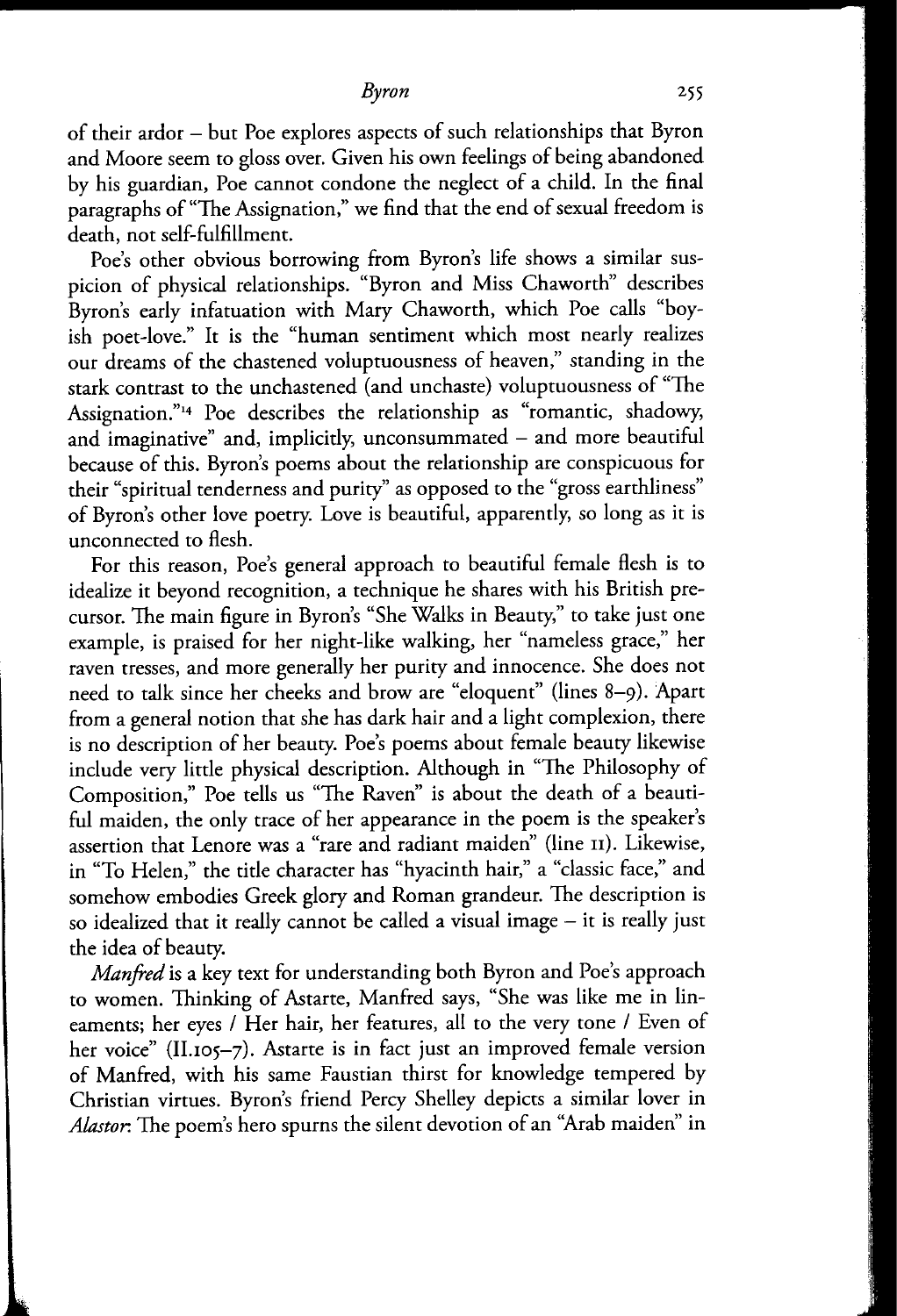order to pursue the "veiled maid" of his imaginings, who is only described as having a voice "like the voice of his own soul" (line 129, 151-2). She is a female version of him. Tragically, Alastor can only join with the veiled maid in his dreams and eventually dies in futile pursuit. Similarly, after Manfred conjures up Astarte from the dead, he does not get a flesh and blood paramour, just a phantom who tells him he will die the next day, bidding farewell without giving him either forgiveness or the simple assurance that she loves him.

In these and other stories, it seems that Romantic poets stumbled upon a key feminist observation unaware that they had done any such thing. Men in these stories fall in love not with actual people but projections of their imagination. Like Narcissus, they adore reflections of themselves. Even in stories in which the beloved is not a female version of the male, there is a good deal of projection in lieu of observation. For example, in Keats' "La Belle Dame Sans Merci," the lonely and palely loitering knight meets a beautiful fairy and romps around with her all day, certain that she loves him as much as he loves her. Unfortunately, she speaks only a strange fairy language, so her apparent statement, "I love thee true" (line 337) is really just his uncertain interpretation. When she bursts out crying a stanza later, the speaker's reaction is to kiss her four times. With communication like this, is it any wonder he ends up sad and alone? He translates her ambiguous sounds into a straightforward declaration of love and ends up desolated when it turns out the words did not mean what he thought they meant.

While British poets tended to leave open the question of whether we love our illusions or our fellow humans, Poe offers a clearer answer. In "The Oval Portrait," for instance, an artist is married to a "maiden of the rarest beauty," yet he neglects her in order to depict her in paint. She dies the moment the painting is complete, only to have her husband remark of his own creation, "This is indeed *Life* itself!" Turning to his wife's corpse, he adds, *"She was dead" I5* 

For Poe and the British Romantics, this problem of understanding women as embodiments of their own ideas is compounded by the fact that they have trouble coming to grips with themselves. Byron generally depicts the self in the Hegelian state of becoming. In *Childe Harold's Pilgrimmage*, the speaker asks, "What am I?" only to answer his own question with one word: "Nothing." Yet this stance is not nihilistic since it anticipates the existential idea that the self and meaning must be created through action. By creating and by this the speaker seems to mean both artistic creation and the imaginative act of making something out of experience (that is, interpreting it meaningfully) – we can "live" and become a "being more intense"  $(3.6.1 - 5.1)$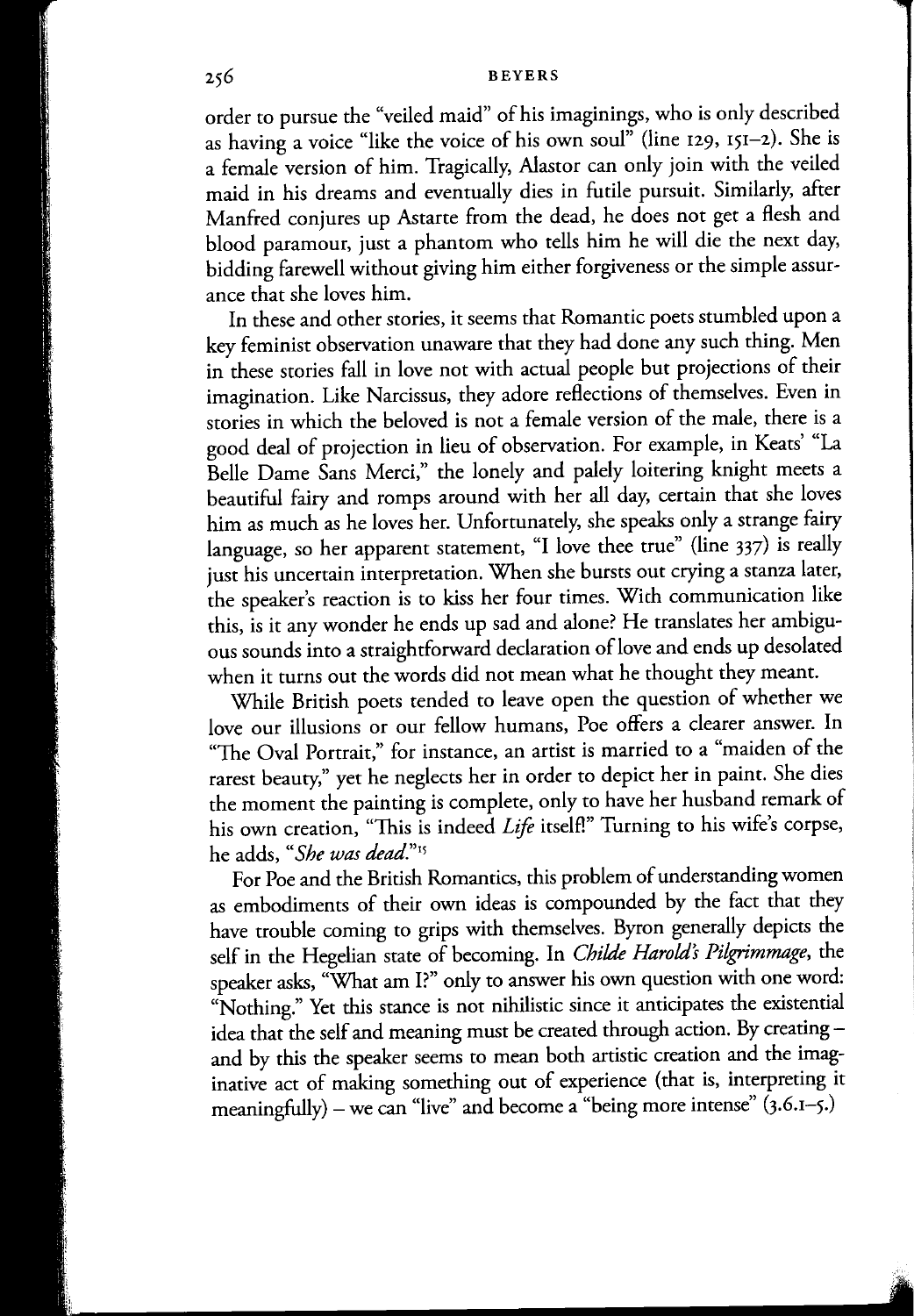Byron here posits a malleable self subject to potentially infinite expansion, yet this concept has a Janus face. The speaker tells us not that he has been created by experience so much as he has been created by his *reaction* to experiences. Put another way, he creates a self by rebelling against that which society and life seems dedicated to reducing him to. Finding himself close to being absorbed into the "agony and strife" of human existence only spurs the speaker to mount again on fresh wings to soar above it all, "spurning the clay-cold bonds" of earthly, material existence (3.73.3-9), imagining a day when his mind might be totally freed from "carnal life" (3.74.3). But such is a futile hope, because leaving carnality behind leaves him subject to his own mind. "I *have* thought / Too long and darkly," the speaker remarks, "till my mind became / In its own eddy, boiling and o'erwrought" (3.7.1-3). The spectacle of a speaker lost in confusing convolutions of his own thought processes is reminiscent of Coleridge and Thomas De Quincey, and anticipates contemporary conceptual frameworks for clinical depression.

Thus, when Byron's speakers reject physical existence, they find themselves caught in the downward tending mazes of their own minds. They live a dialectic in which every gesture toward transcendence hearkens to its opposite, dissolution. The famous description of Napoleon as a man whose "spirit" is "antithetically mixed" (3.36.2) is extended by the speaker of *Don Juan* to all humanity: "flesh is formed of fiery dust" (II.212), the speaker tells us ruefully. We are part divine spark, part clay  $-$  or perhaps, part burning, part already burnt out.

This antithetical mix is very much in evidence in *Manfred.* The fiery, spiritual side of his nature makes him scorn the sorts of things, such as earthly power, that might suffice a lesser man, yet his clay demands the sorts of things ethereal beings do not need - an actual embrace with his beloved, assurance of love, and forgiveness for earthly failings. Unfortunately, the world of Manfred operates on binaries, and the spirit world can offer only intellectual benefits, the material world only material ones, and Manfred needs a combination of both. He rejects the ethereal offers of the various spirits and the joys of the simple earthly life offered by the chamois hunter. Manfred's antithetical nature suits him neither for this world nor the next, keeping him on the Faustian task of endless questing, ironically scouring the empyrean to satisfy his very human need for forgiveness and love. A strong desire for affection from a dead loved one makes no rational sense, of course, but it makes a great deal of psychological sense, and many a person has gone into therapy to deal with these feelings.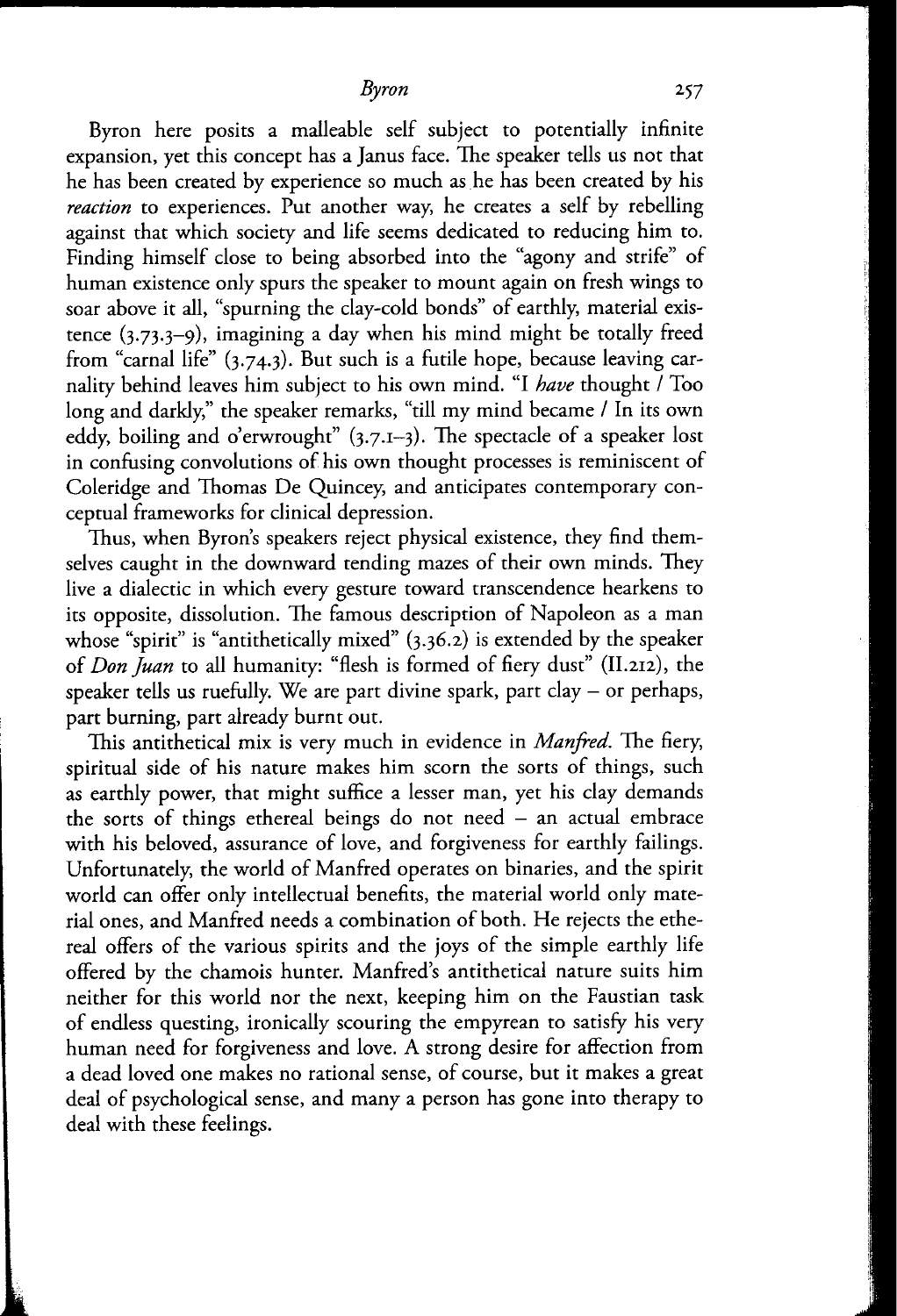### 258 **B E Y ERS**

Thus Byron portrays the individual mind as perpetually upsetting its own ease, and this drama appears time and again in Poe's works. Poe had good reason to connect this notion of the mind against itself to Byron. In "An Unwritten Drama of Lord Byron," the sketch that inspired "William Wilson," Washington Irving identifies the drama's doppelganger as "an allegorical being, the personification of conscience," which the second William Wilson represents in Poe's story.16 Poe's narrator scorns the double that literalizes the speaker's moral conscience. As the speaker becomes dissolute, drinking too much and cheating at cards, his double more and more asserts himself, albeit speaking in a whisper. This secret voice that only the narrator can hear is an obvious symbol of conscience, yet the speaker conceptualizes it as something alien and destructive to the self. In the end, the narrator confronts his nemesis and runs him through with a sword. In his dying breath, the second William Wilson tells the first that he has killed himself.

This disassociation of the divisions within the self is evident in many of Poe's stories. While Byron's characters recognize the deep divisions within themselves, Poe's main characters see their other half as outside themselves, as a treacherous nemesis. Their confessions release the tensions building inside, but do not otherwise bring relief - the narrator of "The Imp of the Perverse," for instance, remarks that confessing has "consigned me to the hangman and to hell."17 A more conventionally spiritual person might find confession a step toward heaven.

This unacknowledged division is evident even for one of Poe's most self-possessed narrators, Montressor of "The Cask of Amontillado." Like the speaker of "The Tell-Tale Heart," he assumes, unrealistically, that his reader will agree that his adversary's provocations are an adequate reason to kill. Without an interlocutor to object, he leads Fortunato to his death in the catacombs. Shortly before placing the last stone that will entomb his enemy, Montressor remarks, "My heart grew sick - on account of the dampness of the catacombs."18 The pang of conscience is projected outside the self, and the speaker implicitly tells himself that as soon as he leaves the dank crypts, the heartsick feeling will dissipate. The fact that he feels compelled to tell a story now fifty years old suggests that it has not.

Thus Poe's narrators have divided consciousness at least as antithetically mixed as Byron's Napoleon. There is a part of the self that, if expressed, means death and dissolution to the other part, and the speaker's only antidote is to keep it bottled up. The inability to keep that other self from bubbling up leads to the dissolution of such characters as Roderick Usher and the narrator of "The Raven," who, at the poem's end, shrieks at the bird and contemplates his own soul that, he says, will never be lifted.